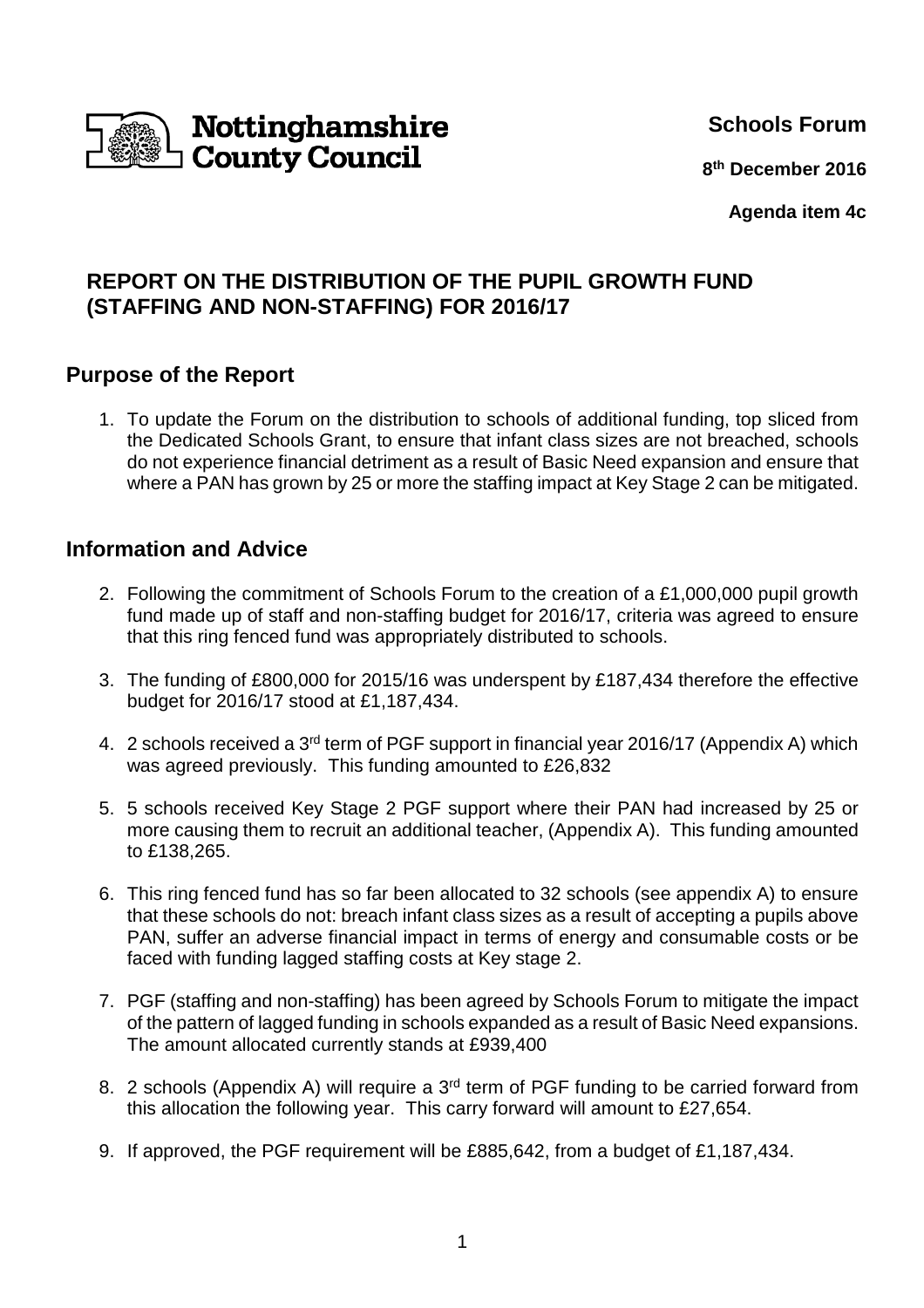- 10. The current standing of this budget is an underspend of £274,138 (including commitments).
- 11. This ring fenced fund has been sufficient to meet current identified need, if any further need arises during the year this will be reported. Any underspend will be returned to Schools Forum and be rolled forward to the 2017/18 allocation.

## **RECOMMENDATION/S**

### **That the Schools Forum:**

- 1. Notes the content of the report and the allocations made from the growth fund.
- 2. Continues to monitor the use of this fund throughout 2016-17, & considers the level of funding & criteria for future years, in light of any in-year allocations.
- 3. Considers confirming the indicative  $3<sup>rd</sup>$  term funding for the 2 schools requiring 3 term support.

#### **For any enquiries about this report please contact:** Mike Sharpe Team Manager – Place Planning and Admissions Area Officer T 0115 977 2803 E mike.sharpe@nottscc.gov.uk